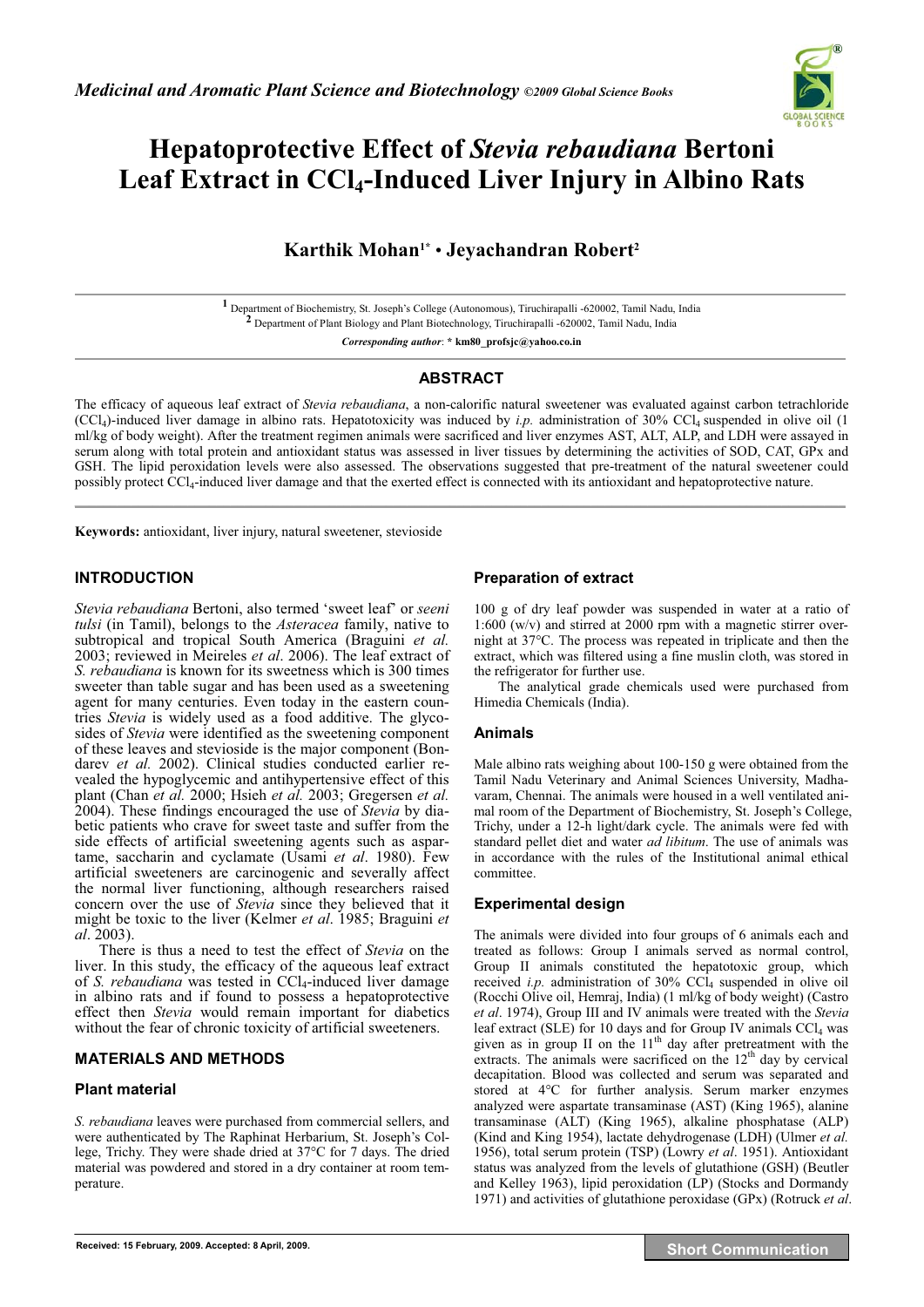1973), catalase (CAT) (Bergmeyer *et al.* 1974) and superoxide dismutase (SOD) (Roos *et al*. 1979) of the liver tissue. The results obtained were statistically analyzed by the student's *t*-test for significance  $(P < 0.05$ ;  $< 0.001$ ) between groups (Bennett and Franklin 1967).

#### **RESULTS AND DISCUSSION**

The levels of the marker enzymes ALP, AST, ALT, LDH and TSP of all the four groups experimental and control groups are shown in **Table 1**. The levels of these parameters, except for serum proteins, showed a significant increase in their levels in animals belonging to group II, the toxicityinduced group whereas the protein values decreased in the CCl4-induced animals. The level was found to be near normal with no significant difference when compared with the control group animals and the treatment group (IV) showed marked elevation in the total protein levels and decrease in enzyme levels. The results of the antioxidant enzymes (**Table 2**) show that administration of  $CCL_4$  decreased the antioxidant enzyme levels and a significant increase was observed in the treatment group. The lipid peroxidation assayed by the TBARS method also showed similar results and animals treated with the plant extract alone maintained normalcy to a greater extent.

The present study was conducted to determine the antihepatotoxic effect of *S. rebaudiana* leaf extract in albino rats.  $\text{CCl}_4$  was used to induce hepatic damage in rats since it is known to produce acute hepatocellular injury with centrilobular necrosis and steatosis (Recknagel *et al*. 1989). It is a highly toxic chemical and its adverse effects on liver have (Recknagel 1967) been known for years (and hence it used as an ideal model to induce hepatic cirrhosis).  $\text{CCl}_4$  metabolites such as trichloromethyl peroxyradical are also toxic to the liver (Mehandale *et al.* 1986). On induction of CCl<sub>4</sub> the levels of marker enzymes increased significantly compared to the normal control group I (**Table 1**). Enzyme activities decreased considerably in treatment group IV compared to the induced group II. The activities of these enzymes remained near normal and increased slightly in a few cases in Group III (**Table 1**). The increased levels of AST, ALT, ALP, and LDH in serum indicate damage to hepatic cells (Wolf 1999). Fluctuations in AST levels indicate a loss of cell integrity, while variations in the activity of ALT and LDH indicate increased permeability and cellular leakage (Sreepriya *et al*. 2001). Similarly, the activities of AST, ALT,

ALP and LDH in group IV animals were found to decrease significantly compared to the induced group II when treated for experimentally induced myocardial infarction (Mohan and Robert 2007). This shows that pretreatment of *S. rebaudiana* leaf extract is capable of preventing cellular damage induced by CCl4. The decrease in the total protein level in the induced group might be because of the decrease in the liver's ability to synthesize proteins (Ahmed *et al*. 2000). But the animals belonging to Group IV exerted a marked increase in total protein levels in serum, which is an indication of the regeneration of the damaged liver tissues and that the *S. rebaudiana* leaf extract was capable of rendering some resistance to hepatic tissues to withstand the degenerative nature of CCl4. The antioxidant status of the *S. rebaudiana* leaf extract was evident from an increase in the levels of antioxidant enzymes (Mohan and Robert 2009). In the CCl4-induced groups the levels of the antioxidant enzymes SOD, CAT, GPx, GSH were found to decrease and lipid peroxidation levels increased in Group II (**Table 2**). In CCl4-induced groups lipid peroxidation was evident and might be because of changes in the cell membrane (Ohta *et al*. 1995). The decrease in the levels in group IV indicated the anti-lipid peroxidative effect of *S. rebaudiana*. SOD acts as a cellular defense element against potentially harmful effects of superoxide radicals by catalyzing the dismutation of these ions (Mohanan *et al*. 1997) (**Table 2**). GST increases the conjugation of free radicals and lipid hydroperoxides to GSH and enhances its excretability (Beckett and Hayes 1987). Catalase was also involved in ROS scavenging. The decline in the activities of SOD, CAT, GPx and GSH in the induced group and significant increase in the treated group indicates the oxidative damage produced by CCl4 to liver (Paduraru *et al*. 1996) and the protective effect rendered by *S. rebaudiana* leaf extract to the treated animals (**Table 2**). These protective effects exerted by *S. rebaudiana* might be because of its glycosides.

#### **CONCLUSION**

The present study demonstrated the hepatoprotective and antioxidant effect of *S. rebaudiana* leaf extract in experimentally induced hepatic injury in albino rats. Further research is to be carried out to determine the active principle and dose dependent effect.

**Table 1** Effect of *Stevia rebaudiana* leaf extract on liver marker enzymes in the serum of control and experimental animals**.** 

|                   | <b>Group I</b><br>Groups | <b>Group II</b>                 | <b>Group III</b>  | <b>Group IV</b>                  |
|-------------------|--------------------------|---------------------------------|-------------------|----------------------------------|
| <b>Parameters</b> |                          |                                 |                   |                                  |
| ALT (U/ml)        | $45.01 \pm 1.9$          | $115.67 \pm 8.93$ <sup>+</sup>  | $47.24 \pm 1.66$  | $80.13 \pm 5.10^{**}$            |
| AST (U/ml)        | $53.05 \pm 3.16$         | $165.26 \pm 10.2^+$             | $54.98 \pm 2.10$  | $125.30 \pm 10.42$ <sup>**</sup> |
| ALP (KA units)    | $48.32 \pm 2.11$         | $99.65 \pm 5.42$ <sup>+</sup>   | $50.65 \pm 3.12$  | $63.75 \pm 4.27$ <sup>*</sup>    |
| LDH (IU/dl)       | $100.01 \pm 1.02$        | $151.68 \pm 10.97$ <sup>+</sup> | $103.88 \pm 3.32$ | $140.64 \pm 9.98$ <sup>*</sup>   |
| TSP(mg/ml)        | $52.45 \pm 1.48$         | $48.12 \pm 3.46^+$              | $53.59 \pm 2.15$  | $50.55 \pm 1.50^{**}$            |

Group I = Normal control, Group II = CCl<sub>4</sub> toxicity induced, Group III = *Stevia* leaf extract alone treated, Group IV = CCl<sub>4</sub> induced group pretreated with *Stevia* leaf extract. Group III were compared with Groups I and IV were compared with Group II.

Values are mean  $\pm$  SEM for 6 animals in each group<br>  $* P < 0.05;$   $* P < 0.001$ ; as compared with CCL<sub>4</sub>-induced groups.<br>  $* P < 0.001$  as compared with normal group.

ALT, alanine transaminase; ALP, alkaline phosphatase; AST, aspartate transaminase, LDH, lactate dehydrogenase; TSP, total serum protein

**Table 2** Effect of *Stevia rebaudiana* leaf extract on antioxidant status in the liver of control and experimental animals.

| Groups                                                            | <b>Group I</b>    | <b>Group II</b>                | <b>Group III</b>  | <b>Group IV</b>                |
|-------------------------------------------------------------------|-------------------|--------------------------------|-------------------|--------------------------------|
| <b>Parameters</b>                                                 |                   |                                |                   |                                |
| $GSH$ ( $\mu$ g/mg of protein)                                    | $15.02 \pm 1.3$   | $10.59 \pm 1.65$ <sup>+</sup>  | $15.43 \pm 0.2$   | $13.72 \pm 1.0^*$              |
| LP (nmoles of malondial dehyde (MDA) formed/mg of protein $/$ hr) | $120.20 \pm 20.1$ | $186.32 \pm 12.7$ <sup>+</sup> | $121.06 \pm 0.97$ | $140.33 \pm 7.6$ <sup>**</sup> |
| GPx (µg of glutathione consumed/min/mg protein)                   | $17.00 \pm 1.0$   | $15.12 \pm 1.02$ <sup>+</sup>  | $16.92 \pm 0.05$  | $16.02 \pm 0.05^*$             |
| $CAT$ (unit/min/mg of protein)                                    | $34.39 \pm 1.50$  | $15.02 \pm 0.38$ <sup>+</sup>  | $34.06 \pm 0.04$  | $21.15 \pm 0.81$ <sup>**</sup> |
| SOD (Unit/min/mg of protein)                                      | $2.45 \pm 0.05$   | $1.80 \pm 0.04$ <sup>+</sup>   | $2.31 \pm 0.06$   | $1.82 \pm 0.09$                |

Group I = Normal control, Group II = CCl<sub>4</sub> toxicity induced, Group III = *Stevia* leaf extract alone treated, Group IV = CCl<sub>4</sub> induced group pretreated with *Stevia* leaf extract. Group III were compared with Groups I and IV were compared with Group II.

Values are mean  $\pm$  SEM for 6 animals in each group.<br> *\* P* < 0.05; \*\* *P* < 0.001; as compared with CCL<sub>4</sub>-induced groups.<br> *\* P* < 0.001 as compared with normal group.

 $P < 0.001$  as compared with normal group.<br>CAT, catalase; GPx, glutathione peroxidase; GSH, glutathione; LP, lipid peroxidation; SOD, superoxide dismutase